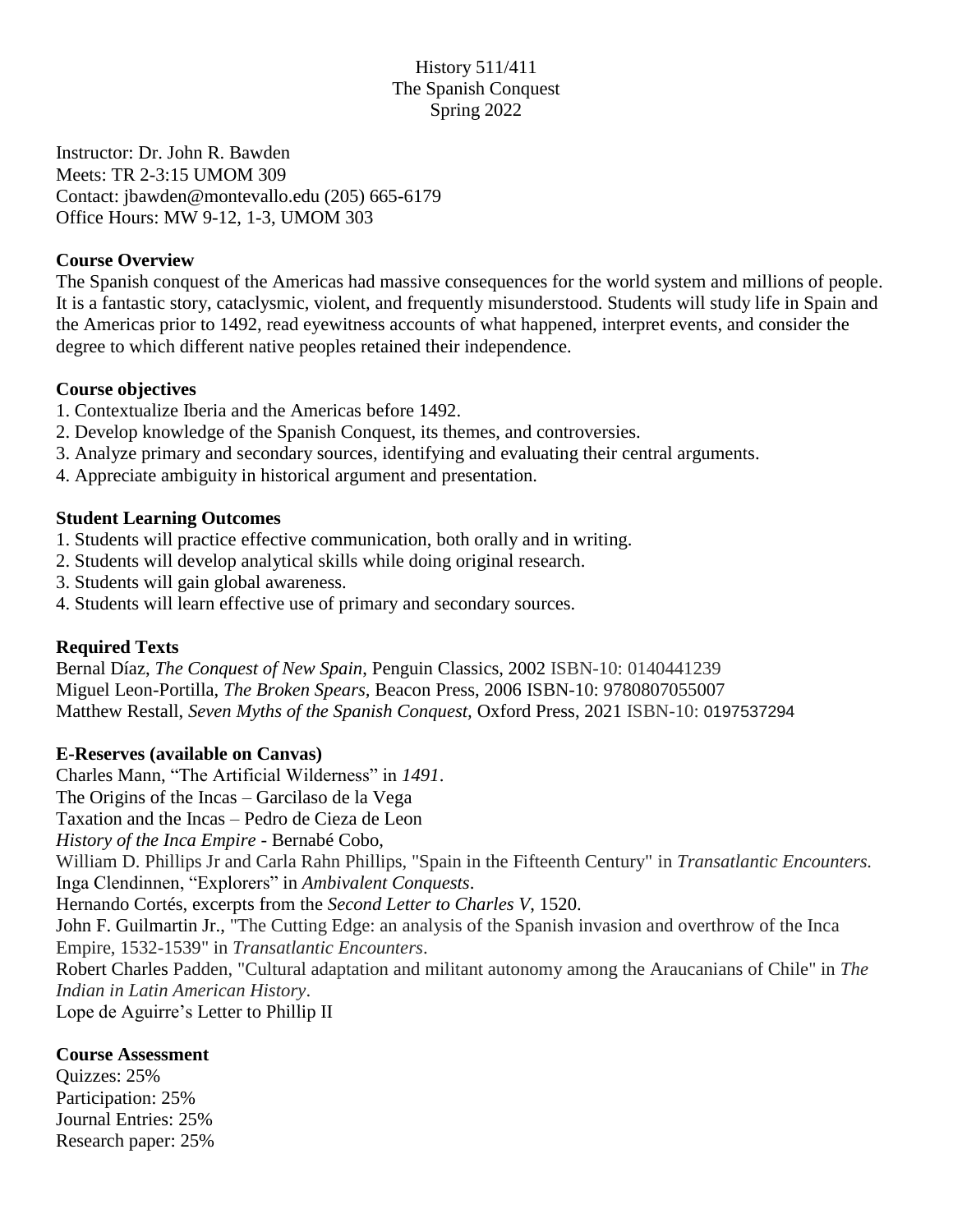## **Grading**

A: 100-90% B: 89-80% C: 79-70% D: 69-60% F: 59-0%

## **Graduate Level**

Students taking History 511 will make a presentation to the class about scholarly debates related to a research topic about the Spanish Conquest. This assignment will be assessed along with your research paper.

## **Environmental Studies**

Students who wish to receive ES credit for this course must write their research paper on some aspect of environmental history.

# **Quizzes**

There is no midterm or final exam in History 411. Instead, three short quizzes will test your understanding of terms and concepts from lecture and discussion.

# **Participation**

Your participation grade is determined by your participation on Thursdays. When there is no journal due, you will be expected to come to class with two written comments or questions about the assigned readings. Everyone will be expected to speak, and I reserve the right to collect your discussion comments/questions.

# **Research Paper**

Instead of a final exam, you will write a research paper, 6-8 pages, using at least two primary sources (sources created during the period under study) and at least two scholarly sources (books or articles written by academics). You may write on any subject related to the Spanish Conquest, but it is important to narrow the focus to a specific time, place, and topic. The introductory paragraph of your paper must ask a "how" or "why" question and then answer it with a succinct thesis. The more specific your question, the more easily you can focus on your topic and develop a good argument. I will distribute an extensive bibliography of appropriate primary and secondary sources on a range of topics. Your research paper must be numbered, double-spaced, with a 12-point font, and 1" margins and have a title that reflects the subject of the paper and your argument. Finally, the paper must be footnoted according to the Chicago Manual of Style. The thirteenth week, students will receive my feedback on the introduction of their research paper and a bibliography for my review and comment. indicate which primary and secondary sources they intend to use for the assignment. During class time students will share why they selected the research topic, what source material they have located, and respond to questions or comments from classmates.

# **Course Schedule**

WEEK 1 January 11 – Course introduction January 13 – Latin America and its incredible sixteenth century

Discussion Charles Mann, "The Artificial Wilderness" in *1491*

WEEK 2 January 18 - Indigenous people in the Americas January 20 - The Aztec Empire

Discussion Miguel Leon-Portilla, "Introduction" in *The Broken Spears* (*xxviii-xlviii*)*.* Review: Annual tax receipts of the Aztec Empire (classroom handout)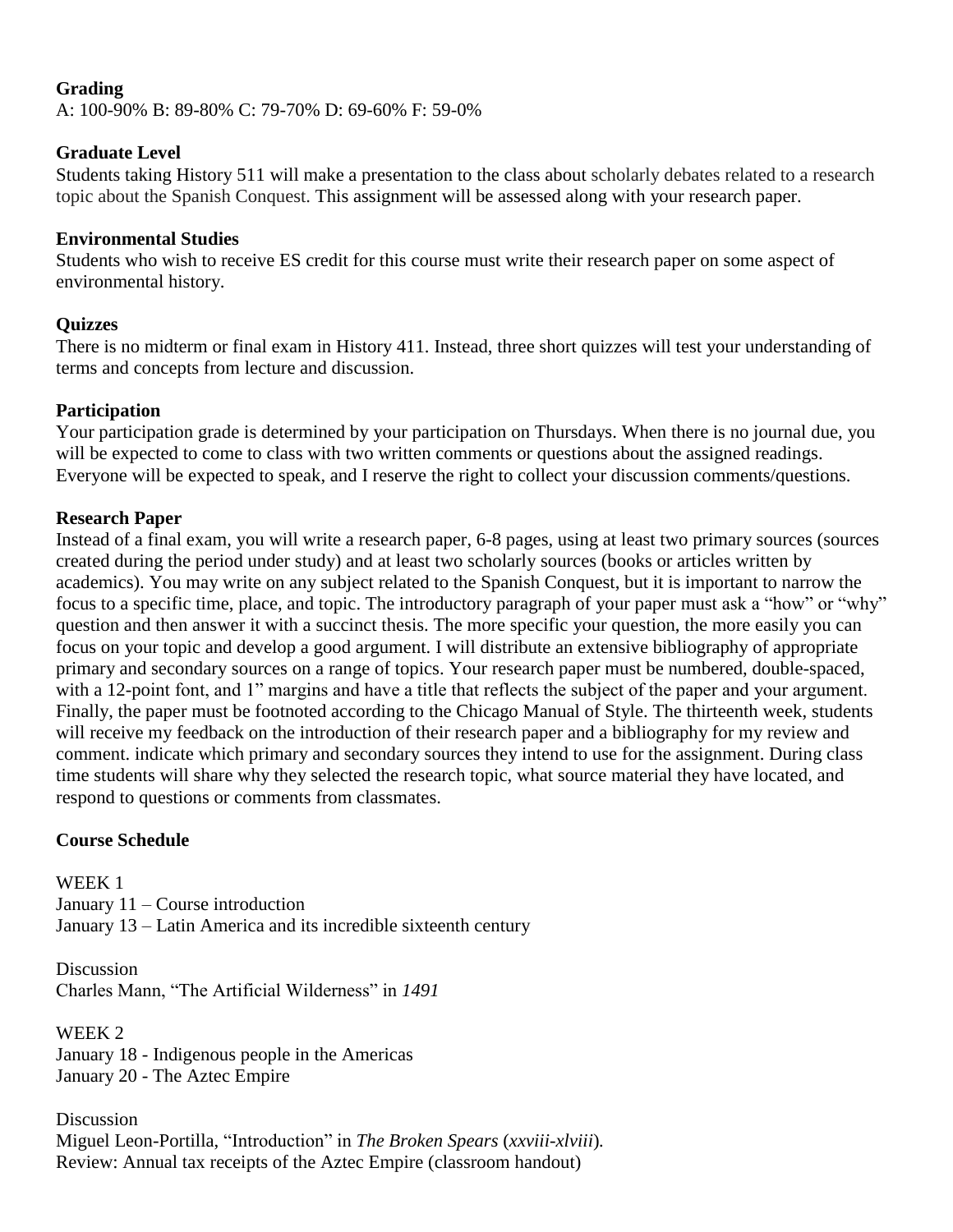WEEK 3 January 25 – Maya Civilization January 27 – The Inca Empire

Discussion Excerpts from *The Peru Reader*

WEEK 4 February 1 – Medieval Spain February 3 – *Reconquista*

Discussion William D. Phillips, Jr., and Carla Rahn Phillips, "Spain in the Fifteenth Century" Journal #1 due 2/3

WEEK 5 February 8 – Columbus and Spain February 10 – First encounters

Discussion Read: [http://avalon.law.yale.edu/15th\\_century/colum.asp](http://avalon.law.yale.edu/15th_century/colum.asp) Read:<http://www.fordham.edu/halsall/source/columbus1.asp> Read:<http://www.fordham.edu/halsall/source/columbus2.asp> Quiz #1 on 2/10

WEEK 6 February 15 – From Cuba to the mainland February 17 – Spaniards in Mexico

Discussion Inga Clendinnen, "Explorers" in *Ambivalent Conquests* Bernal Díaz, *The Conquest of New Spain*, 15-106

WEEK 7 February 22 – Veracruz to Tenochtitlán Read: Hernando Cortés, excerpts from the *Second Letter to Charles V*, 1520 February 24 – From the "Sad Night" to the fall of Tenochtitlán

Discussion Bernal Díaz, *The Conquest of New Spain*, 107-277 Journal Entry #2 due 2/24

WEEK 8 March 1 – Conquest outside of the Valley of Mexico March 3 – Nahua perspectives

Discussion Miguel Leon-Portilla, *The Broken Spears*, 91-164 Read Ida Altman's introduction to *Contesting Conquest*, 1-20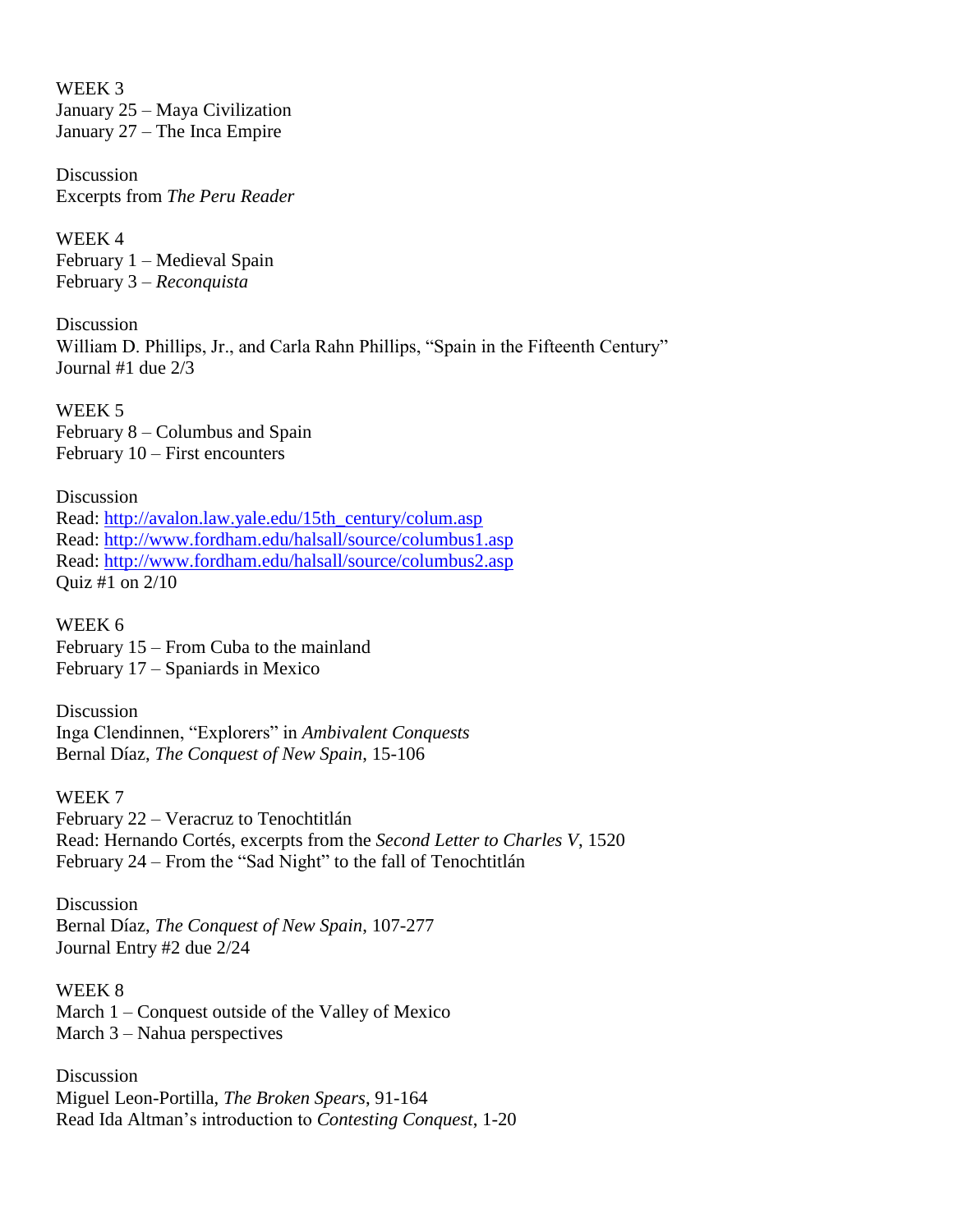#### WEEK 9

March 8 – Atahualpa and the Inca Empire March 10 – Spaniards consolidate their position

Discussion

John F. Guilmartin Jr., "The Cutting Edge: An Analysis of the Spanish Invasion and Overthrow of the Inca Empire"

WEEK 10 March 15 - The Crown and the conquistadors March 17 – The New Laws (1542)

Review: The Florentine Codex [\(https://www.wdl.org/en/item/10096/\)](https://www.wdl.org/en/item/10096/) and Felipe Guaman Poma's *Nueva corónica y buen gobierno* [\(http://www.kb.dk/permalink/2006/poma/info/es/frontpage.htm\)](http://www.kb.dk/permalink/2006/poma/info/es/frontpage.htm)

Quiz #2 on 3/17 Discussion The Florentine Codex and Felipe Guaman Poma

WEEK 11 March 22 – The Spiritual Conquest March 24 – Conquest outside of imperial heartlands

Watch: *The Mission* Discussion

SPRING BREAK

WEEK 12 April 5 – The unconquered: Araucanians April 7 - The unconquered: Apaches

Discussion Robert Charles Padden, "Cultural Adaptation and Militant Autonomy among the Araucanians of Chile" Journal Entry #3 due 4/7

WEEK 13 April 12 – Conquest Cinema: *Aguirre the Wrath of God* April 14 – Conquest Cinema: *Aguirre the Wrath of God*

Discussion Lope de Aguirre's Letter to Philip II (e-reserve) Research paper introduction with bibliography due 4/14

WEEK 14 April 19 – Legacies of conquest April 21 – Myths of conquest

Discussion Matthew Restall, *Seven Myths of the Spanish Conquest*, 1-130. Chapters One and Two in Miguel Leon-Portilla, *The Broken Spears* Journal Entry #4 due 4/21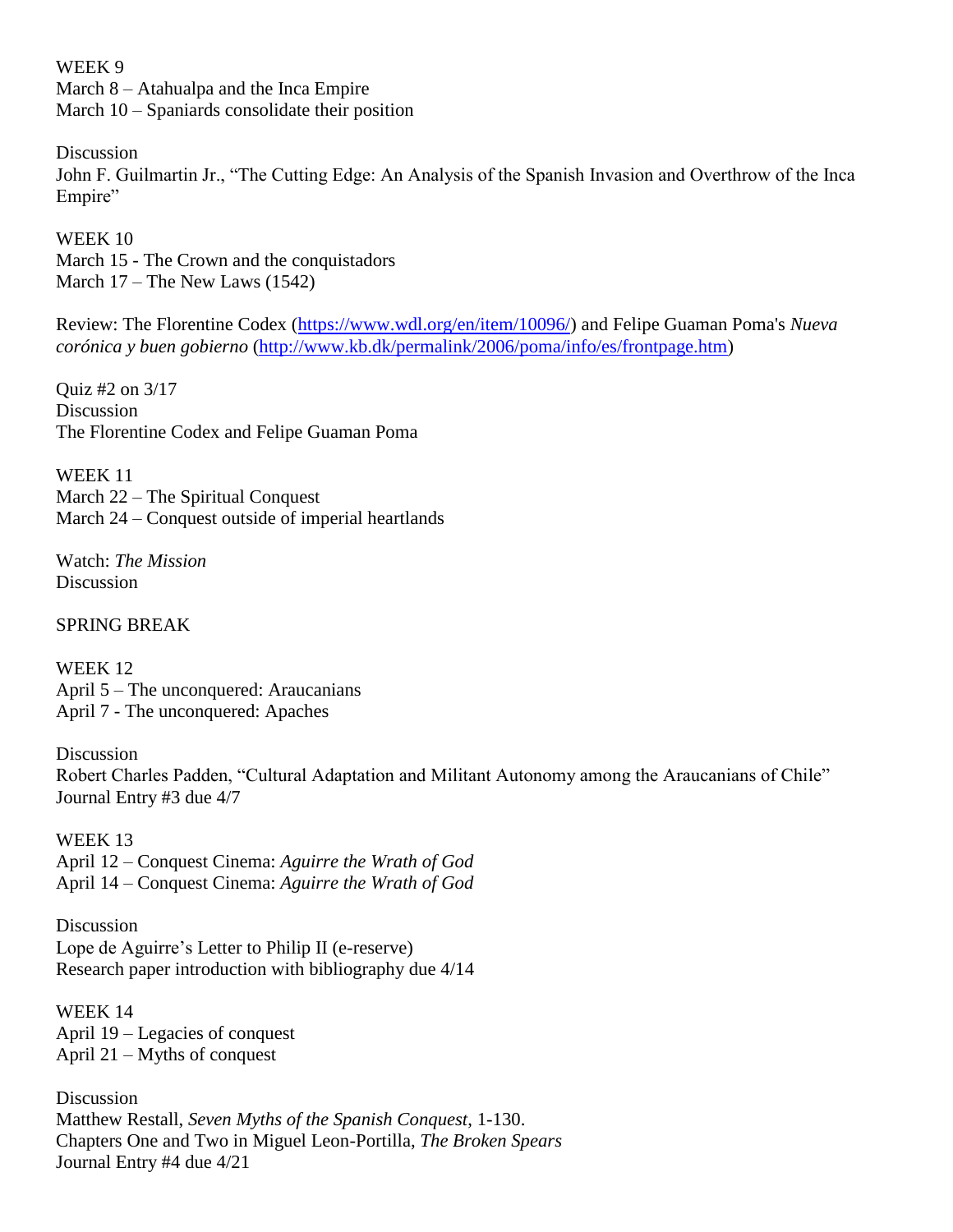#### WEEK 15

April 26 – Historiographical perspectives

April 28 – Final quiz and research paper forum

Quiz #3 4/28

Research paper due Thursday, May 5 at 8 am

# **Disclaimer**

I reserve the right, after written announcement, to change course requirements or the method of assessment.

# **Plagiarism and Academic Dishonesty**

To claim as one's own the ideas or words of another is plagiarism. Plagiarism is defined as the following: using the exact words of another person's work/writing without acknowledgement of your source through the use of quotation marks and correct citation/documentation; rephrasing a passage of another writer without giving proper credit; using someone else's facts or ideas without acknowledgement; using a piece of writing for one course that was already used in a previous course (or in courses in which you are simultaneously enrolled) without express permission from both instructors to do so; presenting fabricated or falsified citations or materials. An assignment on which plagiarism or cheating has occurred will receive no credit, i.e. a "zero," and an Academic Dishonesty Incident Form concerning the incident will be kept on file in the Office of the Vice President for Student Affairs. A plagiarist/cheater is also subject to failure in the course and/or appearance before the Justice Council.

# **Disability Policy**

The University of Montevallo provides equal opportunity to qualified students. If you have a disability (medical, physical, learning, psychological, etc.) and wish to request disability-related accommodations to complete course requirements, contact Disability Support Services (located in Main Hall, rear entrance; 665- 6250). Course requirements cannot be waived, but reasonable accommodations may be provided based on disability documentation and course objectives. Accommodations cannot be made retroactively.

# **ForUM Email**

You are responsible for monitoring and managing your account regularly, even during breaks. You are responsible for all announcements, requests, and/or sensitive information delivered to your UM e-mail account, including information related to this course. You may electronically forward your UM e-mail to another e-mail address (e.g., @gmail.com, @hotmail.com), but at your own risk. The University is not responsible for the handling of forwarded e-mail. Having e-mail forwarded does not absolve you from the responsibilities associated with communication sent to your official UM e-mail address. If you have any questions regarding or problems with your UM email account, you should contact the Solution Center (205-665-6512). The Solution Center is available Monday – Thursday, 8:00 am-7:00 pm; Friday, 8:00 a.m.-5:00 p.m. If you are unsure of how to formally communicate with a professor, please consult the following article:

<https://www.insidehighered.com/views/2015/04/16/advice-students-so-they-dont-sound-silly-emails-essay>

# **Journal Assignments**

On four occasions you will respond to questions about the assigned reading materials. All journal assignments are due at the beginning of class. Your responses must be typed, double-spaced, and in 12-point font.

# **Journal Entry #1 due 2/3**

After reading Phillips, "Spain in the Fifteenth Century", discuss the factors which made fifteenth century Spain so primed and ready for imperial expansion? Comment on what made medieval Spain distinctive from the rest of Europe and on anything else you found especially interesting or historically important. (2 pages)